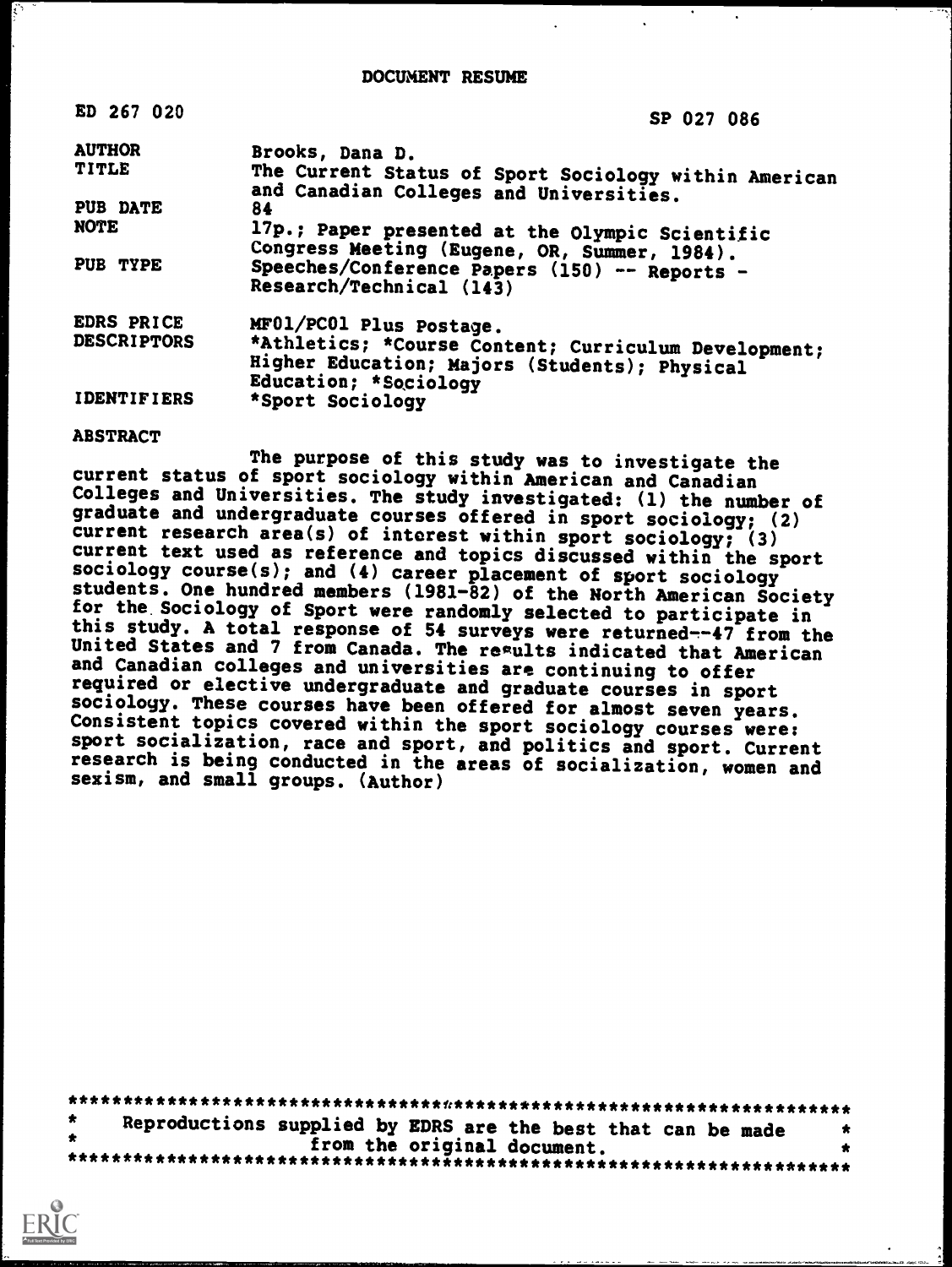# The Current Status of Sport Sociology Within American and Canadian Colleges and Universities

Dana D. Brooks West Virginia University

Running Head: SPORT SOCIOLOGY IN NORTH AMERICA

027086  $\frac{\Omega}{\Omega}$ 

> U.S. DEPARTMENT OF EDUCATION NATIONAL INSTITUTE OF EDUCATION EDUCATIONAL RESOURCES INFORMATION CENTER IERICI

O This document has been reproduced as received from the person or organization originating it.

O Minor changes have been made to improve reproduction quality.

**Points of view or opinions stated in this docu**ment do not necessarily represent official NIE positron or policy. d by ERIC

Mailing Address: Dana D. Brooks #235 Coliseum, P.O. Box 6116 School of Physical Education West Virginia University Morgantown, WV 26506-6116

 $\ddot{\phantom{0}}$ 

"PERMISSION TO REPRODUCE THIS

ī.

MATERIAL HAS BEEN GRANTED BY<br>d. <u>Dr. a a A.S.</u>

TO THE EDUCATIONAL RESOURCES INFORMATION CENTER (ERIC)."

 $\mathbf{t}$ 

Ų.,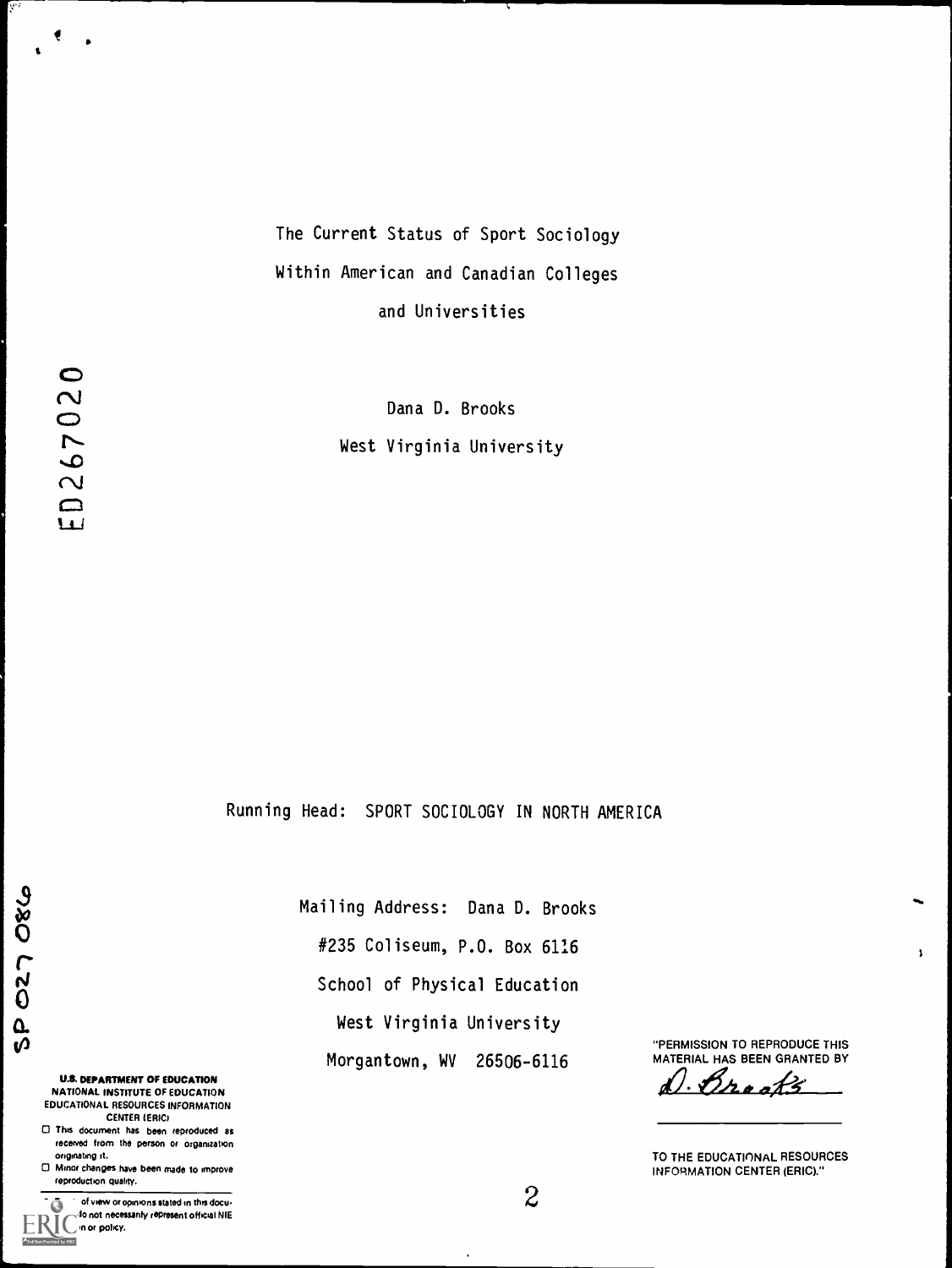The Current Status of Sport Sociology Within American and Canadian Colleges and Universities

 $\cdot$  :

### Introduction

Sport sociology has been identified as an academic sub-field for only about eighteen years. Today, both physical educators and sociologists are attracted to the study of sport sociology (McPherson, 1979). Teacher education institutions now perceive sport sociology competencies as important for teachers to attain, however, few institutions require future teachers to complete course work in sport sociology (Southard, 1981).

The present generation of sport sociologists have earned doctorates, completing graduate work in the areas of sociology, social psychology and physical education (McPherson, 1979). Sport sociology is a relatively new academic area requiring a high level of specificity. At the present time, these two conditions do not permit a large number of scholars within the field (Luschen, 1980). These conaitions led Loy, McPherson, and Kenyon (1978) to conclude that sport sociology in North America is lacking a critical mass of productive scholars. About two dozen individuals comprise the social circle of working sport sociologists. Loy et al. (1978) further concluded that the field of sport sociology is not likely to be perceived as a legitimate field of study until more scholars are teaching and conducting research in the field.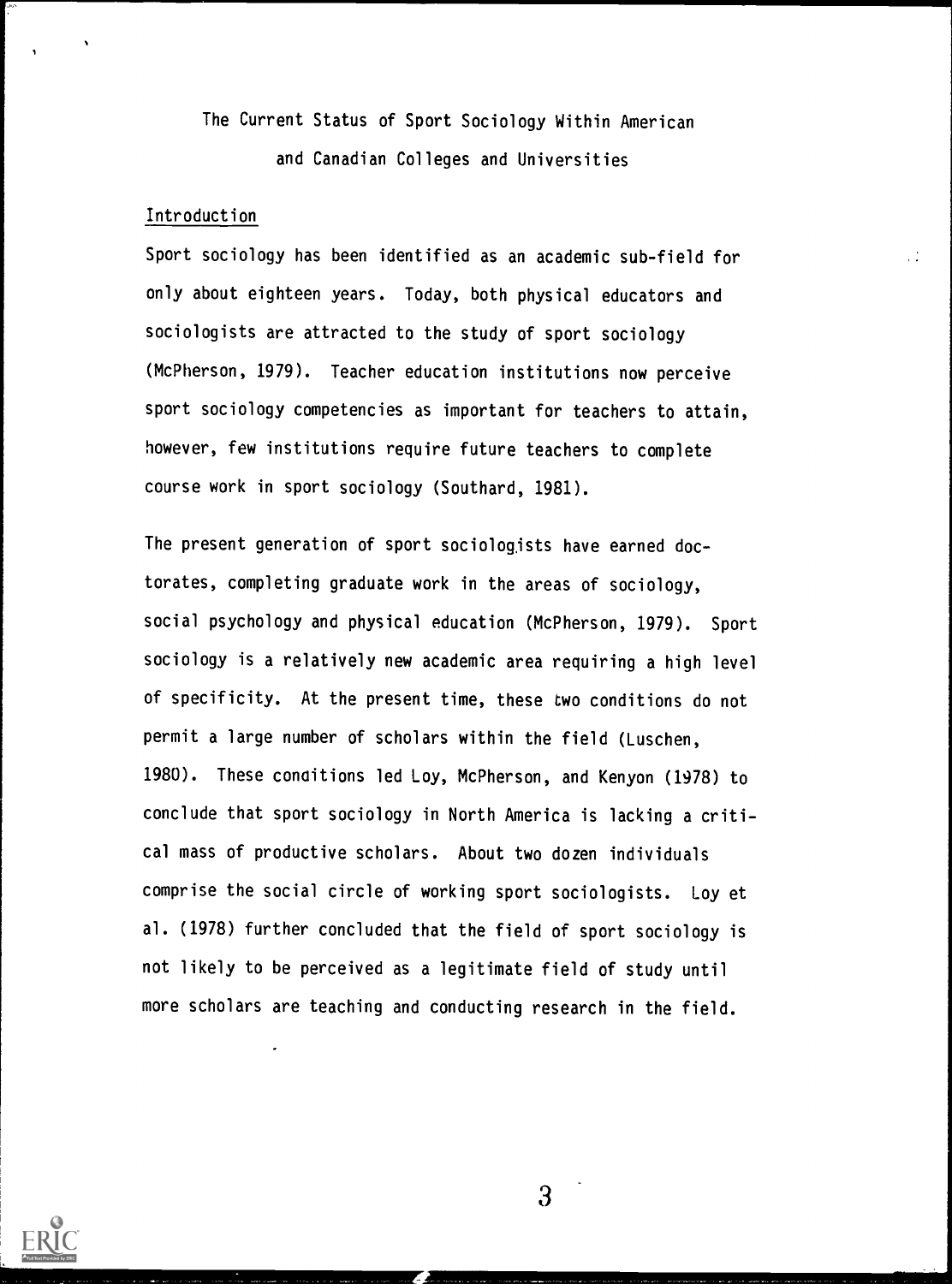In North America, there are a limited number of sport sociologists teaching in physical education programs. Less than one-half dozen departments of physical education in Canada and America have two or more graduate faculty members actively engaged in teaching and research in the area of sport sociology (Loy, Kenyon, & McPherson, 1980). This apparent lack of graduate faculty members reduces the number of sport sociology programs available for potential graduate students. However, Purdy (1980) found that the number of graduate students in the field has increased steadily since 1973.

Limited work opportunities and a lack of available teaching positioning, within the field of sport sociology, may necessitate the field to develop alternative careers for graduate students holding degrees in sport sociology. Teachers in the field of sport sociology are continuing to find an increase in the number of texts available. Loy and Kenyon (1969) edited the first reader in sport sociology. A perusal of existing texts indicate that a number of anthologies of sport sociology have been published in North America (Loy et al., 1980). Four new textbooks appeared in sport sociology in 1978: Coakley; Eitzen and Sage; Loy, McPherson and Kenyon; and Snyder and Spreitzer (Spreitzer, Snyder, & Jourdan, 1980).

4

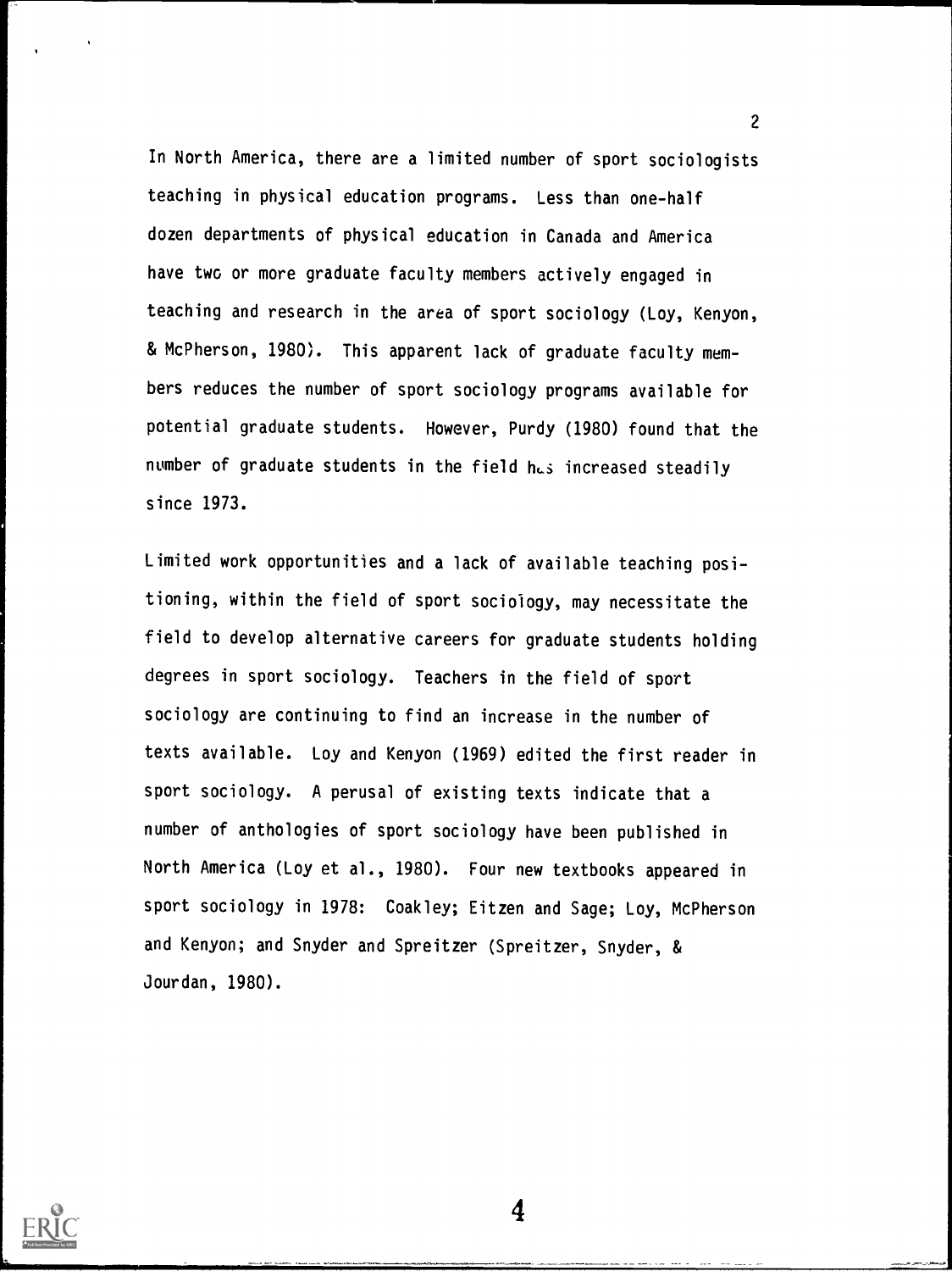Today, sport sociologists are beginning to increase their research activities within the field. The most popular areas of interest are socialization, racism, stratification, youth sports and the social structure of sport (Purdy, 1980). Sport sociologists conducting research have been urged to show a stronaer concern for methodology and to integrate general sociology theory into their research designs (Krawczyck, 1977; Luschen, 1980).

3

The future of sport sociology in North America appears to be encouraging. However, the sub-field continues to seek recognition and legitimacy within physical education and sociology.

The purpose of this study was to investigate the current status of sport sociology within American and Canadian colleges and universities. More specifically, the study investigated: (a) the number of graduate and undergraduate courses offered in sport sociology, (b) current research area(s) of interest within sport sociology, (c) current text used as reference and topics discussed within the sport sociology course(s), and (d) career placement of sport sociology students.

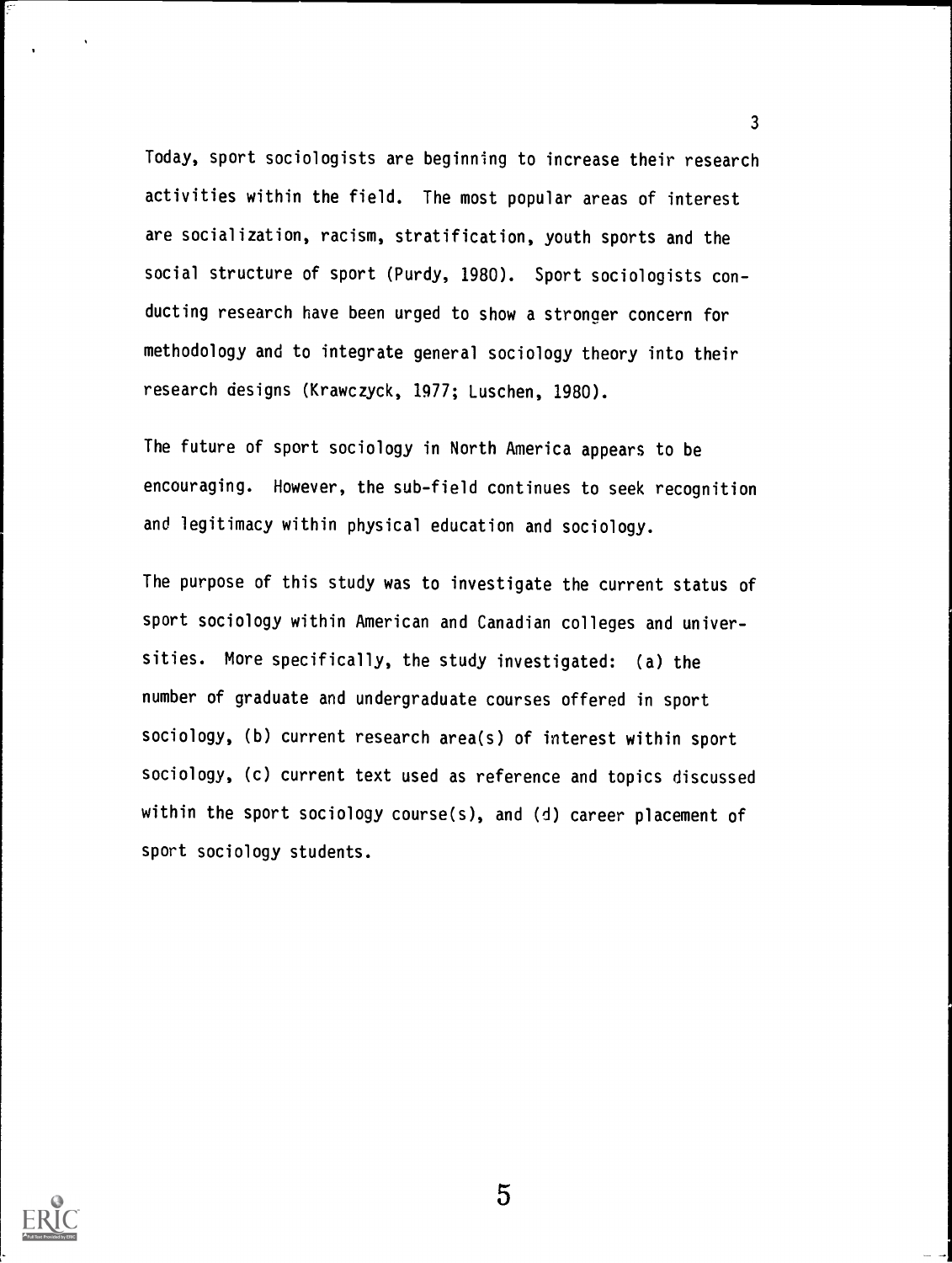#### Procedures

One hundred (N=100) members (1981-82) of the North American Society for the Sociology of Sport were randomly selected to participate in this study. These subjects were mailed the Sport Sociology Questionnaire in the Fall of 1982.

Eighty-four (N=84) colleges/universities were selected from the United States and sixteen (N=16) were selected from Canadian colleges/universities. A total response of fifty-four (N=54) surveys were returned (N=47, United States; N=7, Canada).

### Questionnaire

The Sport Sociology Questionnaire was developed by the researcher. The participants in this study were asked to answer the following questions:

- 1. Does your department offer an undergraduate course in Sport Sociology? A graduate course? If yes, what topics are covered in Sport Sociology? Number of "majors" (undergraduate/graduate) enrolled in Sport Sociology program?
- 2. Are the courses in Sport Sociology elective or required? Undergraduate level? Graduate level?



4

 $\alpha$  .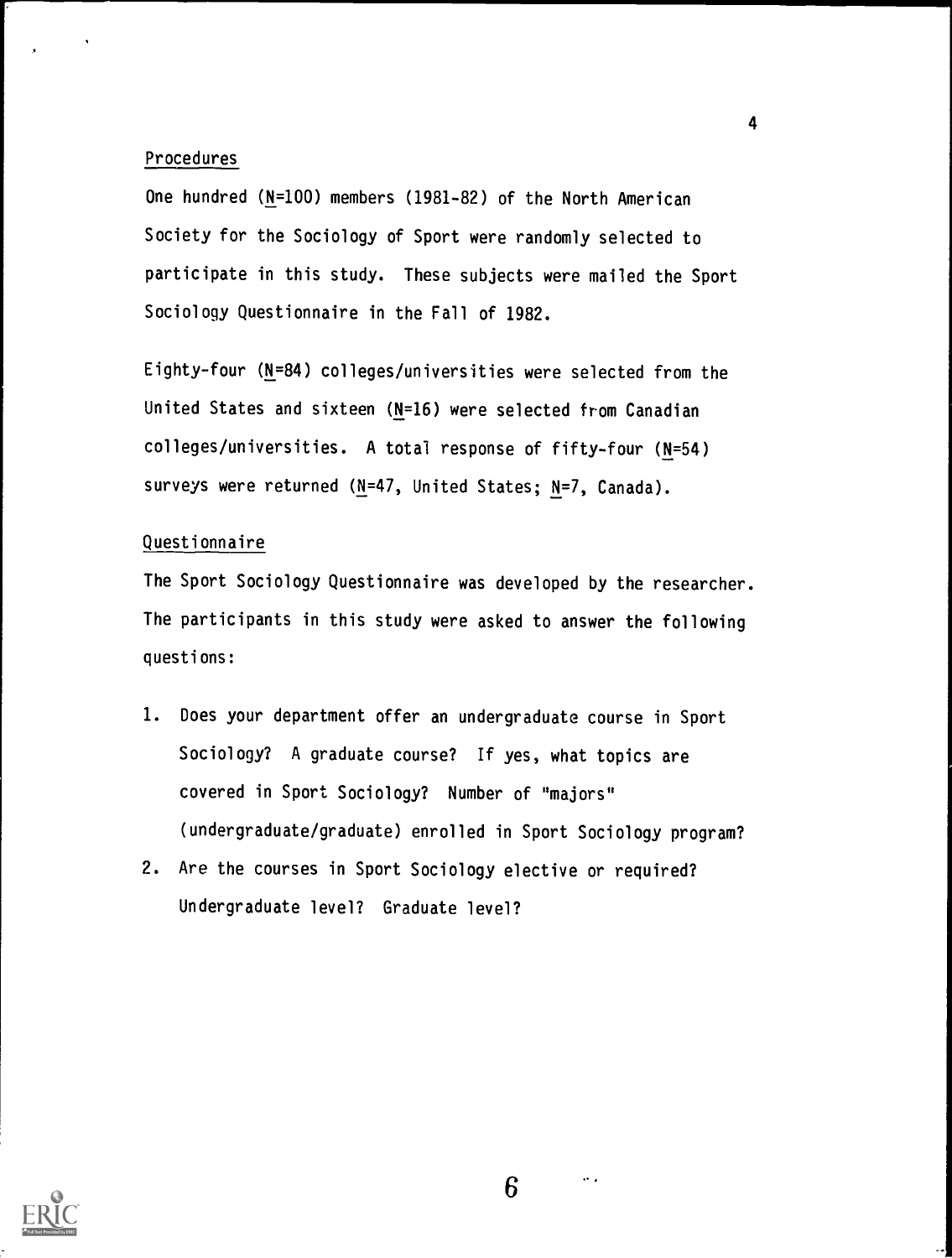- 3. How long has the course(s) in Sport Sociology been offered by your university/department? Undergraduate level? Graduate level?
- 4. What books do you use as reference in your Sport Sociology classes?
- 5. In what area(s) are faculty conducting research?
- 6. Within your college/university, what are the future plans for Sport Sociology?

### Results

Does your department offer an undergraduate or praduate course(s) in sport sociology?

The number of colleges and universities offering an undergraduate course(s) in sport sociology: 37 (69%). Number of colleges and universities offering no graduate course in sport sociology: 10 (19%). The number of colleges and universities offering a graduate course(s) in sport sociology: 33 (61%). Number of colleges and universities offering no graduate course in sport sociology: 14 (26%).

What topics are covered in your undergraduate and graduate course(s) in sport sociology?



5

 $\overline{7}$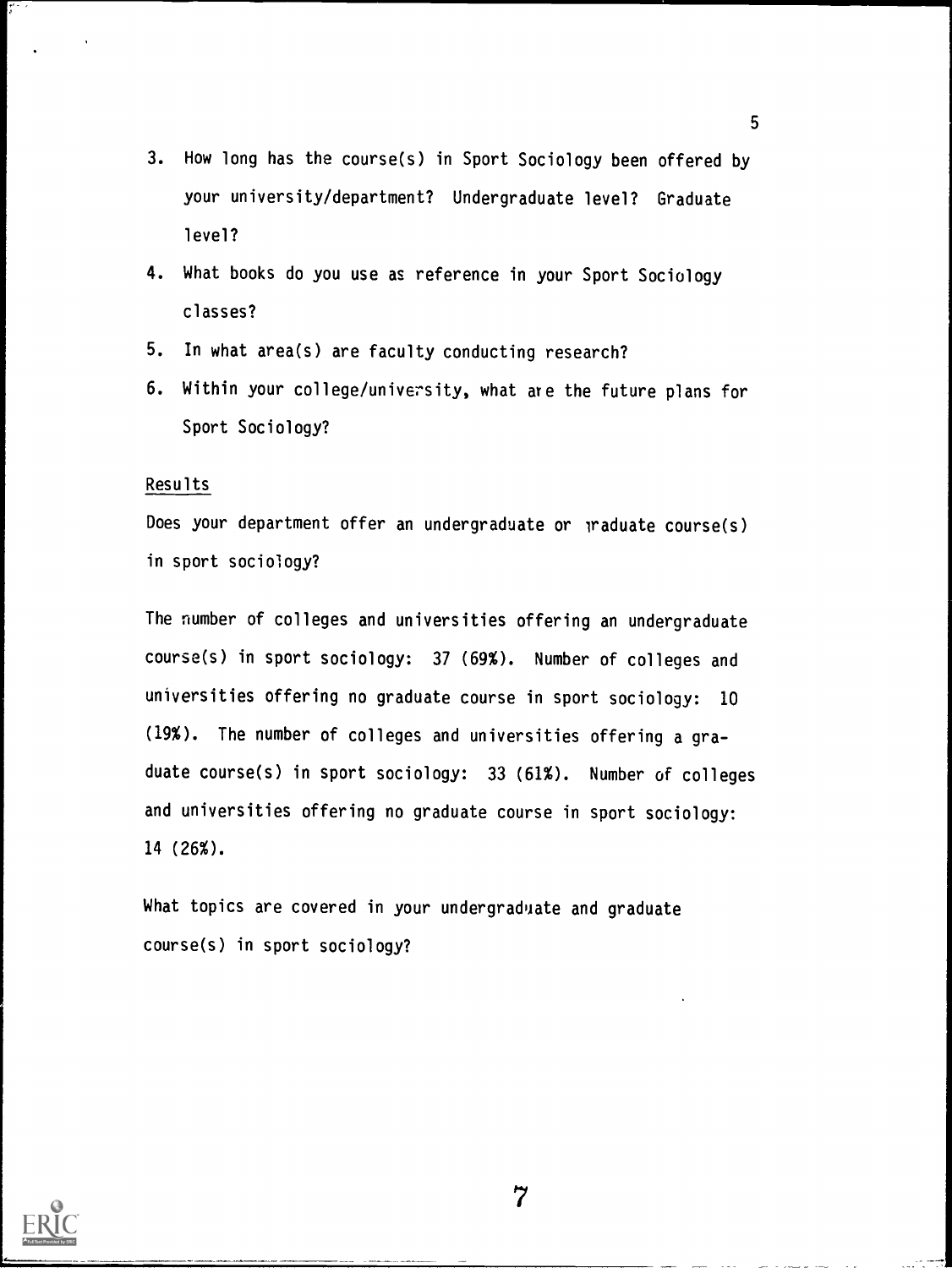The following topics appeared often as being included in the undergraduate course(s) in sport sociology: (a) socialization and (b) race and sport. Sport in society and politics and sport appeared often as being included in the graduate course(s) in sport sociology (see Table 1 & 1A).

6

Insert Table 1 and 1A about here

Number of "majors" in sport sociology at the undergraduate and graduate levels?

The number of "majors" at the undergraduate level ranged from 50 to 4 students. Twenty-three (46%) colleges and universities reported zero "majors" in sport sociology. The number of "majors" at the graduate level ranged from 20 to 1 student. Seventeen (31%) colleges and universities reported zero "majors" in sport sociology. The majority of the sport sociology "majors" are employed in the following areas: (a) teaching, (b) recreation and (c) sports administration and management.

Are the course(s) in sport sociology elective or required at the undergraduate and graduate levels?

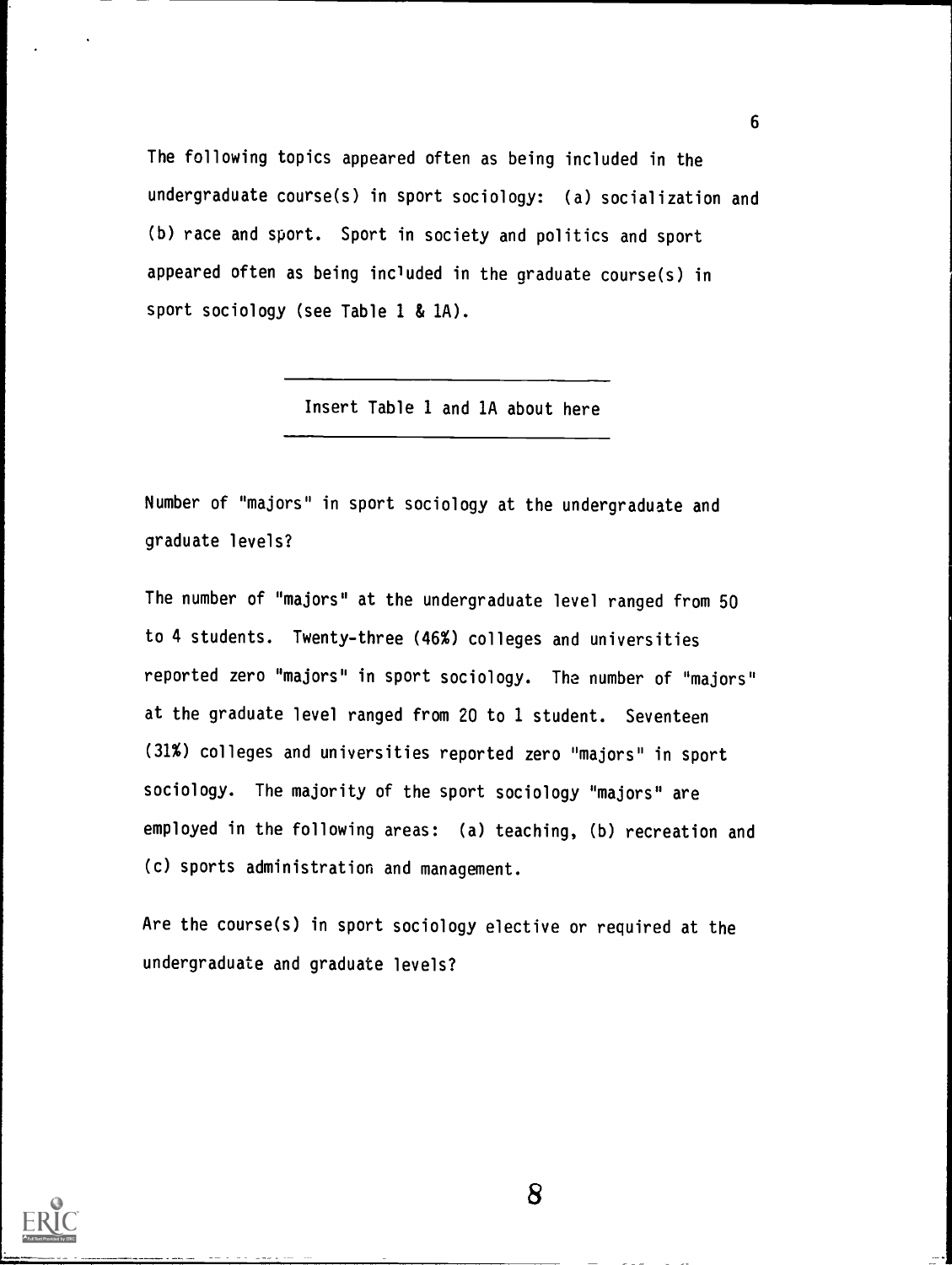The following results were obtained from the institutions that did offer a course(s) (graduate or undergraduate) in sport sociology: 21 (57%) institutions require sport sociology at the undergraduate level while 19 institutions offer sport sociology as an elective course. Fourteen (42%) institutions require sport sociology at the graduate level. Sixteen institutions offer sport sociology as an elective course at the graduate level. Three universities indicated that they offer two or more elective courses in sport sociology.

 $\mathcal{T}$  and  $\mathcal{T}$ 

How long has the course in sport sociology been offered by your university/department at the undergraduate level? graduate level?

The average number of years that sport sociology has been taught on the undergraduate level is 7 years  $(S.D. = 4.13$  years). The University of Waterloo reported one of the longest established undergraduate courses in sport sociology: 15 years. The average number of years that sport sociology has been taught on the graduate level is 6.97 years  $(S.D. = 3.64$  years). East Stroudsburg reported one of the longest established graduate courses in sport sociology: 14 years.

What books do you use as reference in your sport sociology classes?

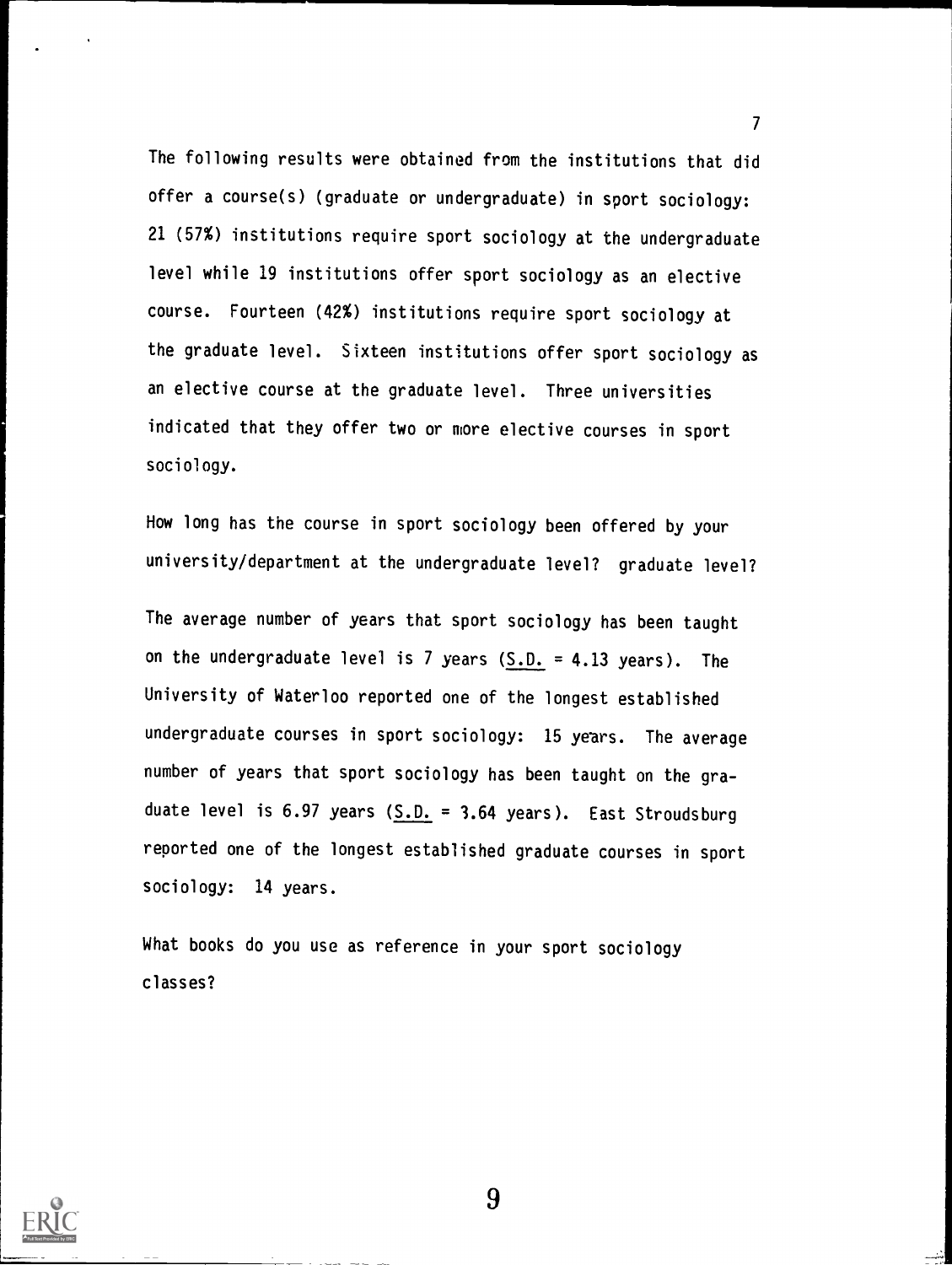The following texts represent those books most cited as reference material for sport sociology courses. These books were either required or suggested reading for the undergraduate or graduate student: (a) Coakley, J., Sport in Society (23 citations); (b) Sage, G., Sport and American Society (22 citations) (see Table 2).

8

Insert Table 2 about here

In what area(s) are faculty conducting research?

Research in the area of sport sociology is being conducted in the following areas: (a) socialization and socialization theory, (b) women and sexism in sport, and (c) small groups.

(Within your college or university) What are the future plans for sport sociology?

The future plans for sport sociology include: (a) continue to offer course(s), (b) develop additional course(s), (c) develop a cooperative undergraduate course with the Sociology Department, and (d) use sport sociology as a basis for developing related areas of expertise in sport marketing and management.

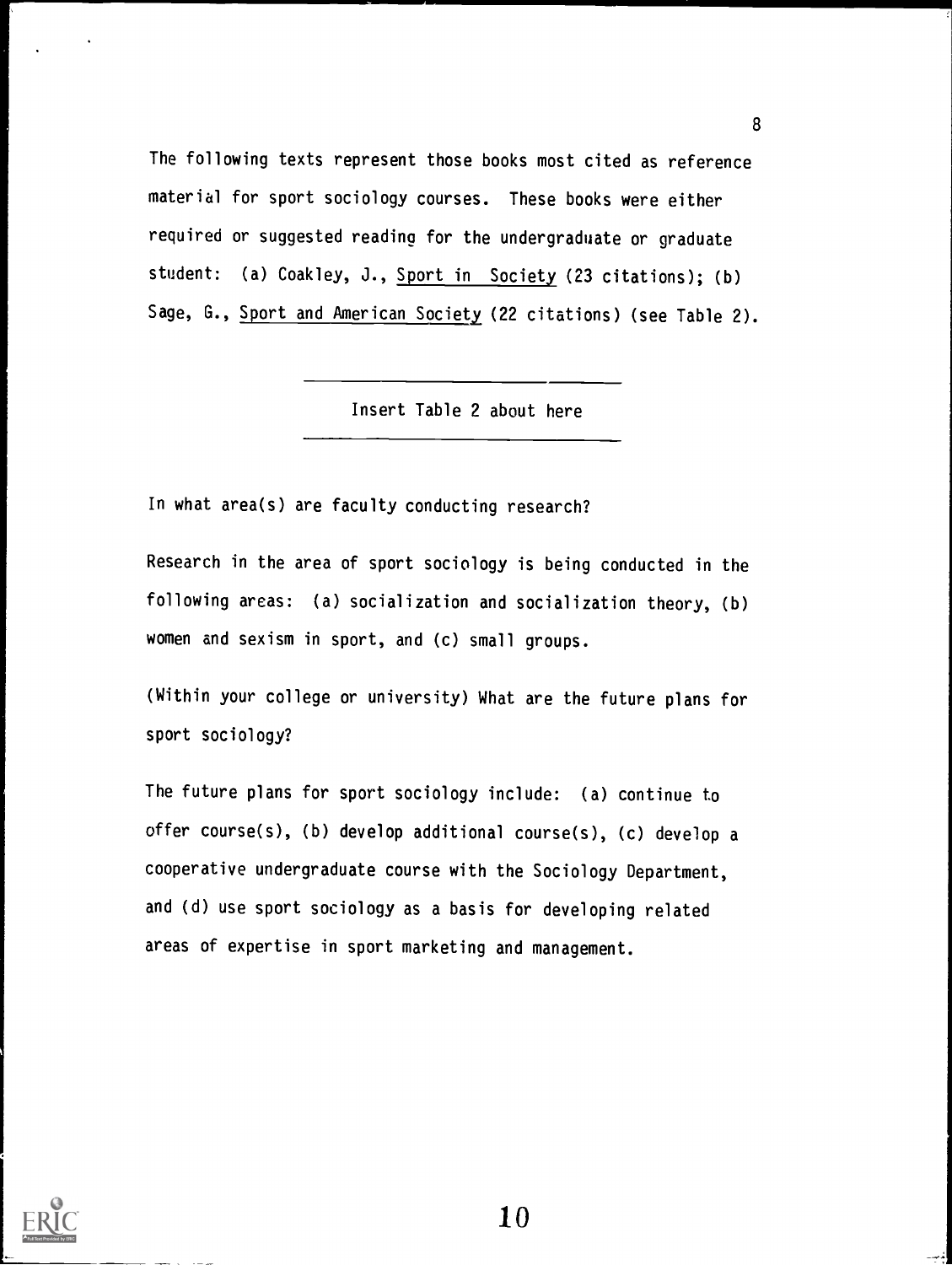### Discussion

American and Canadian colleges and universities are continuing to offer required or elective graduate and undergraduate courses in sport sociology. These courses have been offered at the various colleges and universities for almost 7 years. Consistent topics covered within the sport sociology courses were: sport socialization, race and sport, and politics and sport.

The new generation of highly specialized sport sociologists are teaching (graduate and undergraduate courses) and conducting research within the field. Faculty are conducting research in the following traditional areas in sport sociology: (a) socialization, (b) women and sexism, and (c) small groups. This finding suggests that sport sociologists, within North America, are beginning to increase their critical mass. Loy et al. (1978) and Spreitzer et al. (1980) concluded that the field of sport sociology must increase its critical mass if it is going to be perceived as a legitimate field of study.

The data also revealed that few students at the graduate or undergraduate level are pursuing a degree in sport sociology. This may be due to the fact that there are limited job opportunities for these students who complete their studies in this field. Those students who do find jobs are generally employed in



11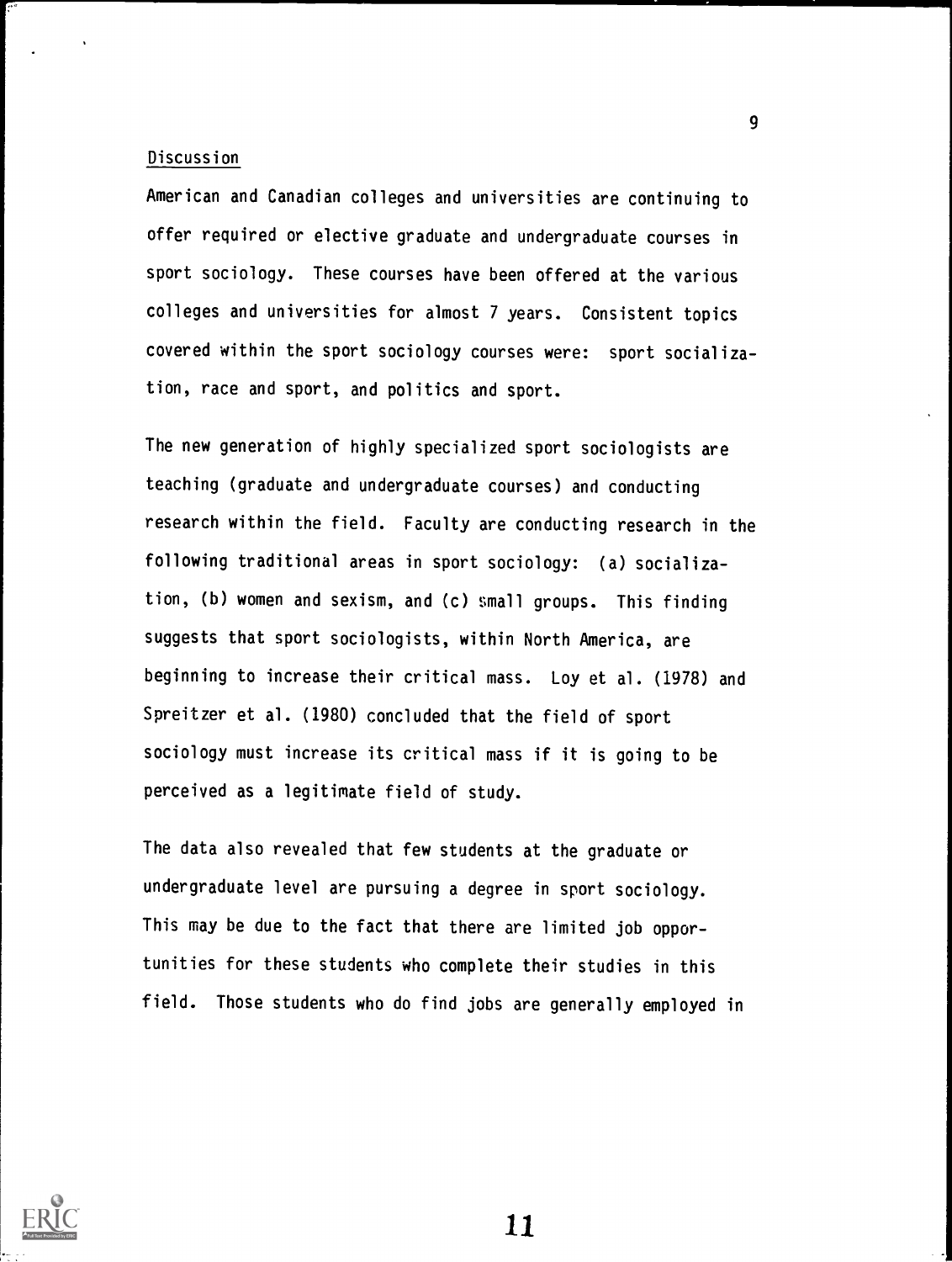educational settings, recreation and sports administration. This is a particularly interesting finding since Purdy (1980) found that the number of graduate students in the field is increasing.

The future plans for sport sociology indicated that courses should be taught cooperatively with the Sociology Department. In addition, sport sociology courses should continue to provide interdisciplinary emphasis. Continued ties with sport law, administration and marketing may provide sport sociology students with alternative careers.



12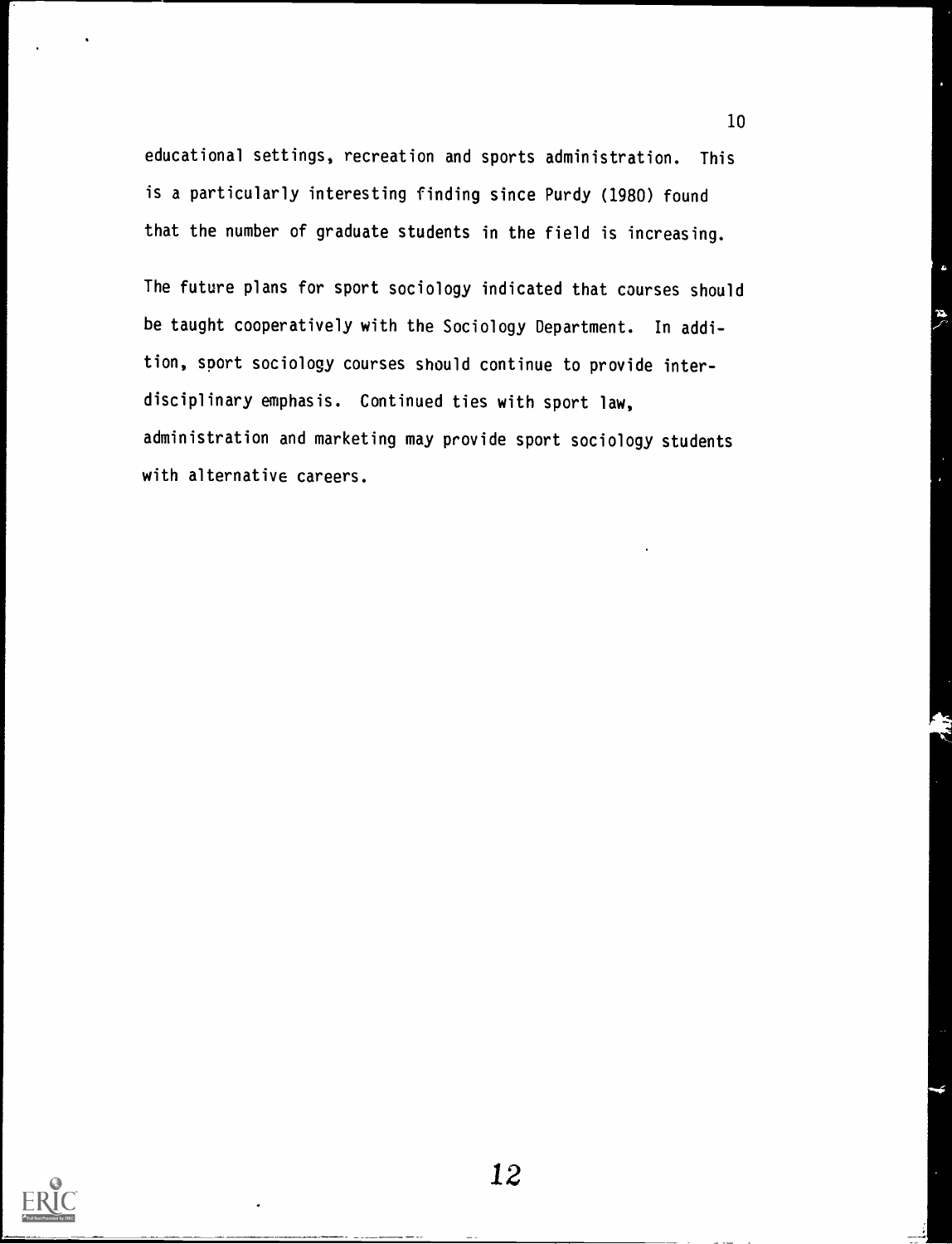#### **References**

- Krawczyck, Z. (1977). Theory and empiricism in the social sciences regarding physical culture. Internal Review of Sport Sociology, 12, 71-92.
- Loy, J., & Kenyon, G. (Eds.) (1969). Sport, culture and society: A reader on the sociology of sport. New York: Macmillan Company.
- Loy, J., Kenyon, G., & McPherson, B. (1980). The emergence and development of the sociology of sport as an academic specialty. Research Quarterly for Exercise and Sport, 51(1), 91-109.
- Loy, J., McPherson, B., & Kenyon, G. (1978). The sociology of sport as an academic speciality: An episodic essay on the development and emergence of an hybrid sub-field in North America. Canadian Association for Health, Physical Education and Recreation. Ottawa.
- Loy, J., McPherson, B., & Kenyon, G. (1978). Sport and social systems: A guide to analysis, problems and literature. Reading: Addison-Wesley Publishing Company.

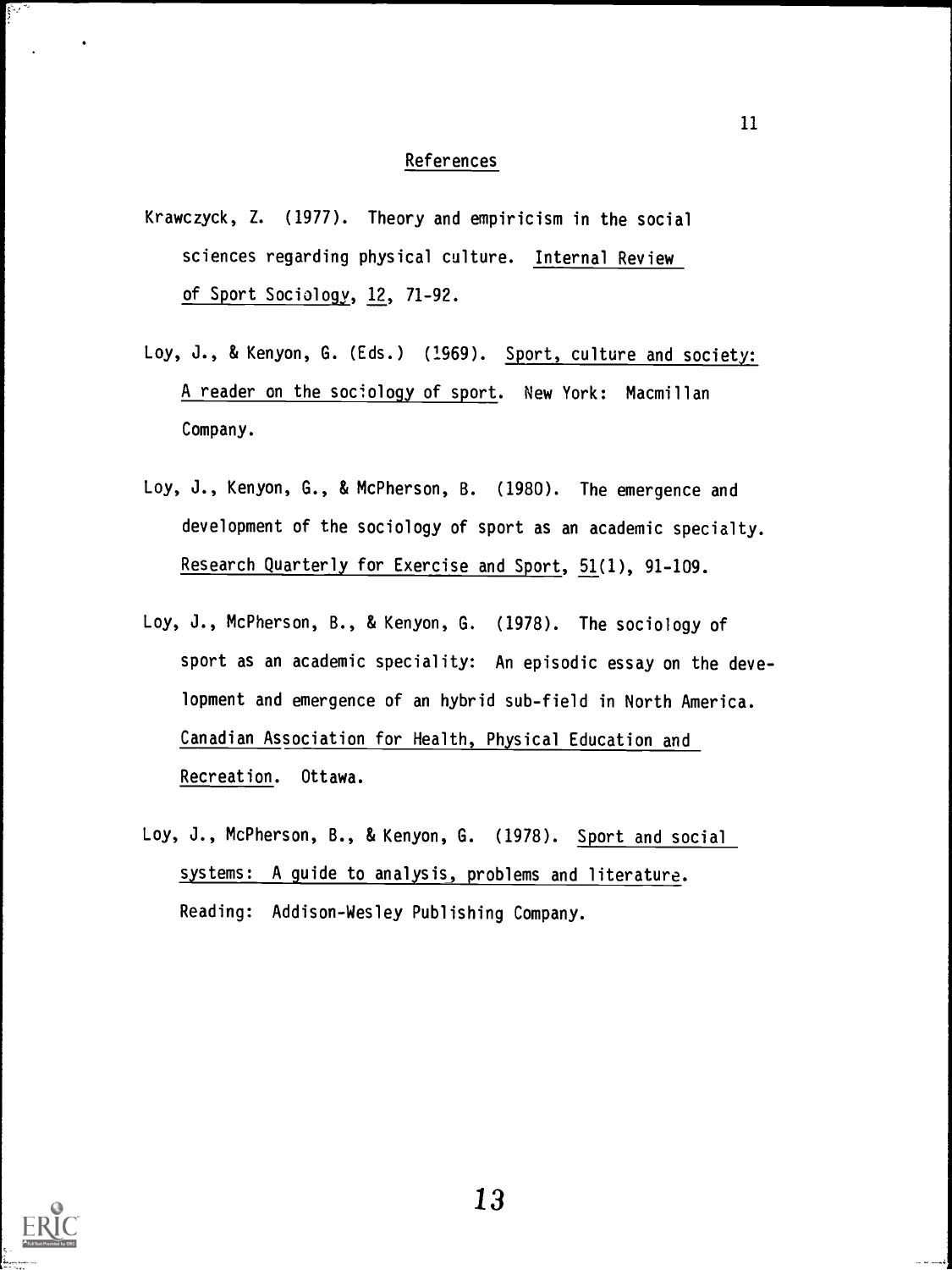- Luschen, G. (1980). Sociology of sport: Development, present state, and prospects. In A. Inkeles, N.J. Smelser, & R. Turner (Eds.), Annual review of sociology (Vol. 6) (pp. 315-347). Palo Alto: Annual Reviews, Inc.
- McPherson, B. (1979). Past, present and future perspectives for research in sport sociology. In A. Yiannakis, T. McIntyre, M. Melnick & D. Hart (Eds.), Sport sociology: Contemporary themes (2nd ed.) (pp. 2-10). Dubuque: Kendall/Hunt Publishing Company.
- Purdy, D. (1980). Current and future orientations: The sociology of sport. Journal of Sport and Social Issues, 4 (Spring-Summer), 46-55.
- Southard, D. (1981). A national survey: Sociology of sport within American college and university physical education professional preparation programs. In A. Dunleavy, A. Miracle, & C. R. Rees (Eds.), Studies in the sociology of sport: Proceedings of the second annual conference for the sociology of sport (pp. 365-372). Fort Worth: Texas Christian University Press.
- Spreitzer, E., Snyder, E., & Jordan, C. (1980). Reflections on the integration of sport sociology into the larger discipline. Sociological Symposium, 30 (Spring), 1-17.



14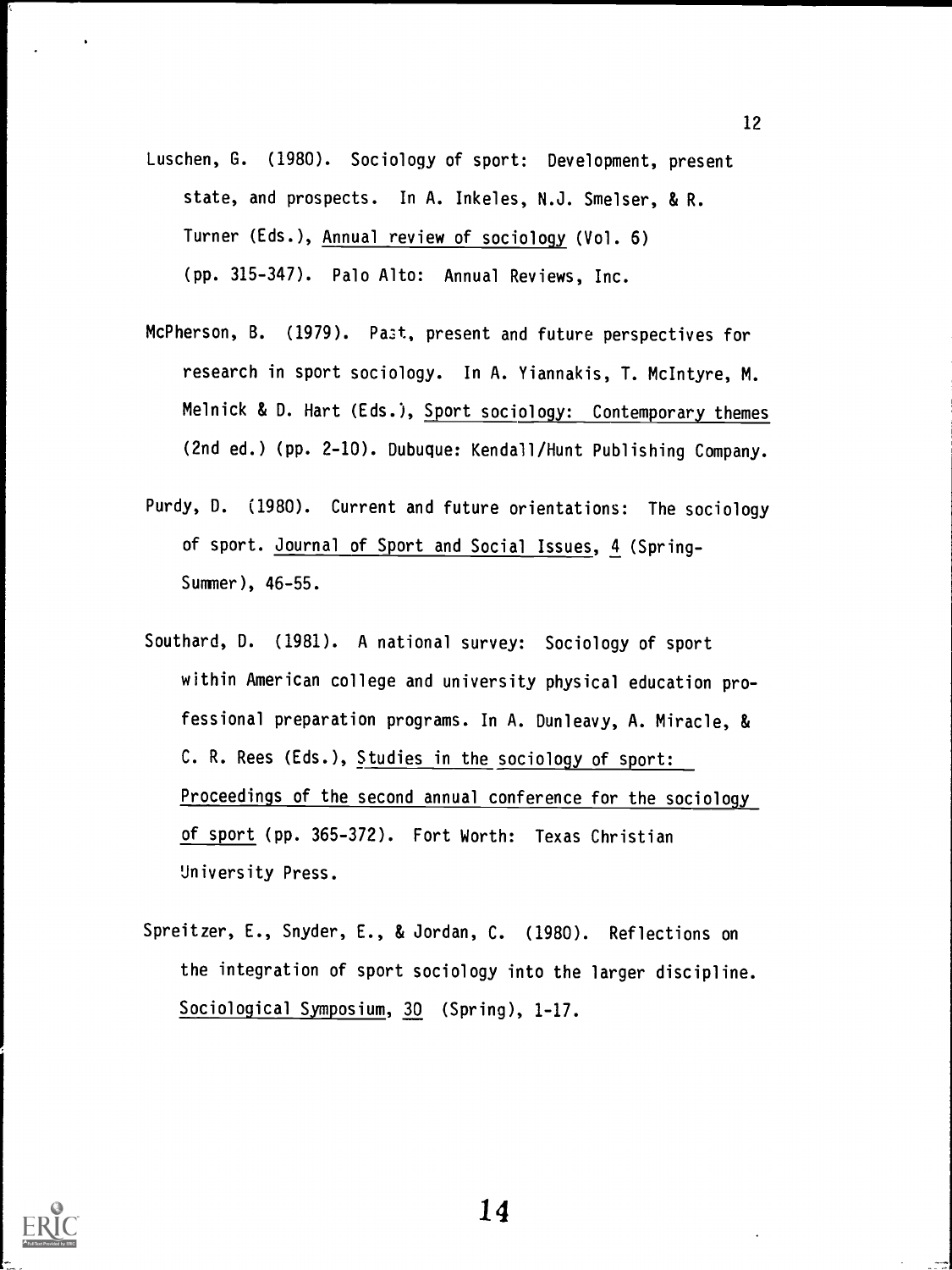Table 1

| Rank         | Topic               | Number of<br>Responses |
|--------------|---------------------|------------------------|
|              | Undergraduate Level |                        |
| $\mathbf{1}$ | Socialization       | 18                     |
| $\mathbf{2}$ | Race                | 15                     |
| 3.5          | Violence            | 11                     |
| 3.5          | Economics           | 11                     |
| 5.5          | Sexism              | 9                      |
| 5.5          | Media               | 9                      |
| 8            | Institutions        | $\overline{7}$         |
| 8            | Politics            | $\overline{7}$         |
| 8            | Values              | $\overline{7}$         |
| 11           | Subcultures         | 6                      |
| 11           | Women               | 6                      |
| 11           | Education           | 6                      |

Rank Order of Course Topics by Number of Responses



13

 $\lambda$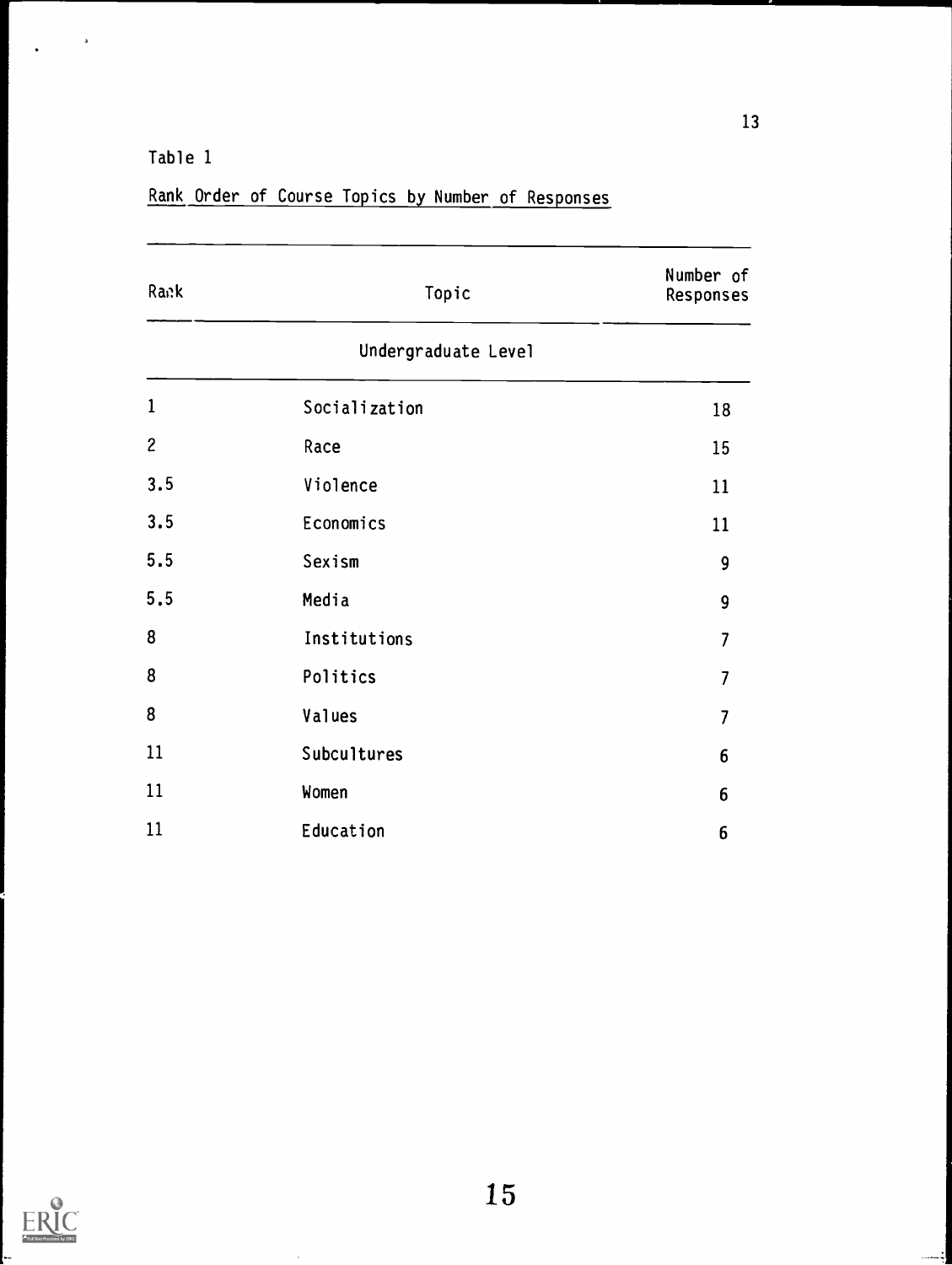Table 1A

| Rank           | Topic                              | Number of<br>Responses    |
|----------------|------------------------------------|---------------------------|
|                | Graduate Level                     |                           |
| $\mathbf{1}$   | Sport in Society                   | $\overline{\overline{1}}$ |
| $\overline{c}$ | Politics                           | 5                         |
| 3.5            | Economics                          | 3                         |
| 3.5            | Socialization                      | $\overline{3}$            |
| 8.5            | Social Stratification and Mobility | $\overline{c}$            |
| 8.5            | Education                          | $\overline{\mathbf{c}}$   |
| 8.5            | Violence                           | $\overline{c}$            |
| 8.5            | Sport and the School               | $\overline{c}$            |
| 8.5            | Sport as a Social Institution      | $\overline{c}$            |
| 8.5            | Religion                           | $\overline{c}$            |
| 8.5            | Deviancy                           | $\mathbf{c}$              |
| 8.5            | Sport and American Culture         | $\overline{c}$            |

## Rank Order of Course Topics by Number of Responses



ٳۏ  $\mathbf{a}$ ÷